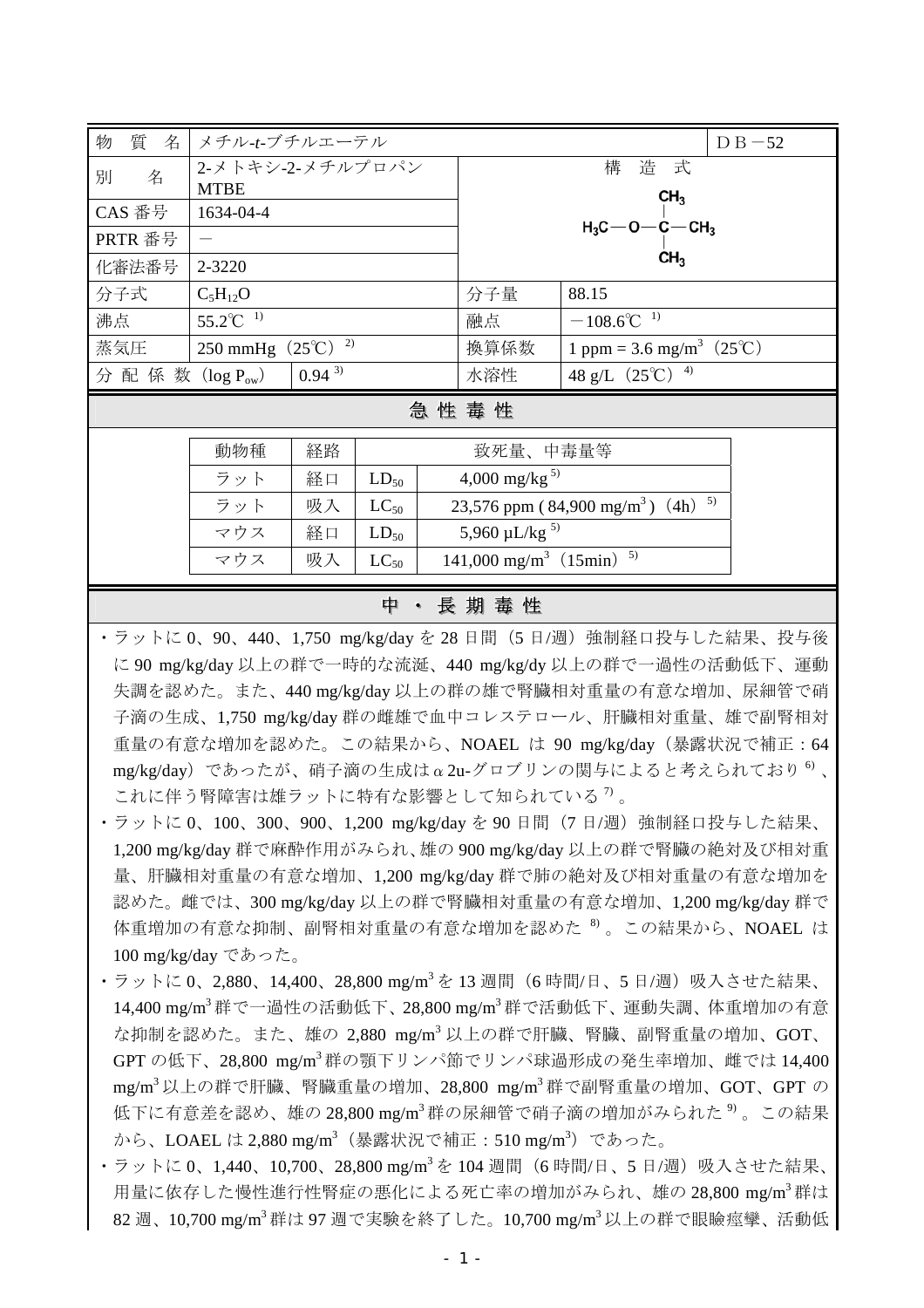下、運動失調、驚愕反射の消失、眼周辺部の腫れ、流涎がみられ、28,800 mg/m3 群で運動失 調は暴露後も短時間継続した。また、10,700 mg/m3 以上の群の雌で肝臓の絶対及び相対重量、 腎臓相対重量の有意な増加、28,800 mg/m<sup>3</sup>群の雌雄で有意な体重増加の抑制を認めた $^{10}$ 。こ の結果から、NOAEL は 1,440 mg/m<sup>3</sup>(暴露状況で補正: 260 mg/m<sup>3</sup>)であった。

## 生殖·発生毒性

- ・ラットに 0、1,440、10,700、28,800 mg/m<sup>3</sup>を吸入 (6 時間/日) させて実施した二世代試験の結 果、28,800 mg/m<sup>3</sup>群の F<sub>2</sub> で 4 日生存率の有意な低下、10,700 mg/m<sup>3</sup> 以上の群の F1、F<sub>2</sub> の授乳 期で有意な体重増加の抑制を認めた <sup>11)</sup> 。この結果から、NOAEL は 1,440 mg/m<sup>3</sup>(暴露状況で 補正:260 mg/m3 )であった。
- ・マウスに 0、3,600、14,400、28,800 mg/m<sup>3</sup> を妊娠 6 日目から 15 日目まで吸入(6 時間/日)さ せた結果、28,800 mg/m<sup>3</sup> 群で着床後胚損失率の有意な増加を認めた。また、胎仔では 14,400 mg/m3 以上の群で低体重、頸部・胸部椎体や胸骨分節の骨化遅延、28,800 mg/m3 群で口蓋裂、 頭骨や前肢等の骨化遅延の発生率に有意な増加を認め、28,800 mg/m<sup>3</sup>群で生存率及び雄胎仔 の割合に有意な減少を認めた 12)。この結果から、NOAEL は 3,600 mg/m<sup>3</sup> (暴露状況で補正: 900 mg/m<sup>3</sup>)であった。

## ヒトへの影響

- ・直接胆石溶解療法剤としての使用が 1985 年に初めて報告 13) されており、嘔吐が 1 例みられ た程度であったが、その後症例の増加と共に吐気、嘔吐、食欲不振、不快感、血圧低下、頭 痛、動悸、灼熱感、肝酵素の増加、気管支炎、嗜眠、昏睡、溶血、無尿症を伴った急性腎不 全、胆嚢炎などの副作用が報告されている 14,15,16) 。
- ・男性ボランティア 10 人に 0、18、90、180 mg/m3 を 2 時間吸入させたところ、臭気に対する 訴えが強く、鼻腔通気度の有意な低下がみられたものの用量依存性はなく、不快感や眼、鼻、 咽頭への刺激性、中枢神経系への影響もなかった17)。
- ・本物質を10%含むガソリン運搬車の運転手101人 (対照群:牛乳運搬車の運転手100人)を 対象にした調査の結果、ガソリン運搬車運転手で週末の疲労症状の有意な増加を認め、この うち 20%の運転手で頭痛、眩暈、吐気、呼吸困難、唾液排出刺激の訴えがあったが、対照群 でこれらの訴えは運転手の 1%であった。なお、ガソリン積込み時、荷降し時の炭化水素濃 度は 32~589 mg/m<sup>3</sup>、75~628 mg/m<sup>3</sup>、本物質濃度は 3~42 mg/m<sup>3</sup>、4~98 mg/m<sup>3</sup> であった <sup>18)</sup> 。|

| 発がん性                                                |                                                                 |                                       |  |  |  |  |  |
|-----------------------------------------------------|-----------------------------------------------------------------|---------------------------------------|--|--|--|--|--|
| IARC の発がん性評価:評価されていない。                              |                                                                 |                                       |  |  |  |  |  |
| 許容濃度                                                |                                                                 |                                       |  |  |  |  |  |
|                                                     | $ACGIH$ <sup>19)</sup>                                          | TLV-TWA 50 ppm $(180 \text{ mg/m}^3)$ |  |  |  |  |  |
|                                                     | 日本産業衛生学会                                                        |                                       |  |  |  |  |  |
| 暫 定 無 毒 性 量 等 の 設 定                                 |                                                                 |                                       |  |  |  |  |  |
| 経口暴露については、ラットの中・長期毒性試験から得られた NOAEL 100 mg/kg/day(腎臓 |                                                                 |                                       |  |  |  |  |  |
| の相対重量の増加)を採用し、試験期間が短いことから10で除した10 mg/kg/dayを暫定無毒性   |                                                                 |                                       |  |  |  |  |  |
| 量等に設定する。                                            |                                                                 |                                       |  |  |  |  |  |
|                                                     | 吸入暴露については、ラットの中・長期毒性試験から得られた NOAEL 1,440 mg/m <sup>3</sup> (肝臓及 |                                       |  |  |  |  |  |
|                                                     | び腎臓重量の増加、眼周辺部の腫れなど)を採用し、暴露状況で補正した 260 mg/m3を暫定無                 |                                       |  |  |  |  |  |